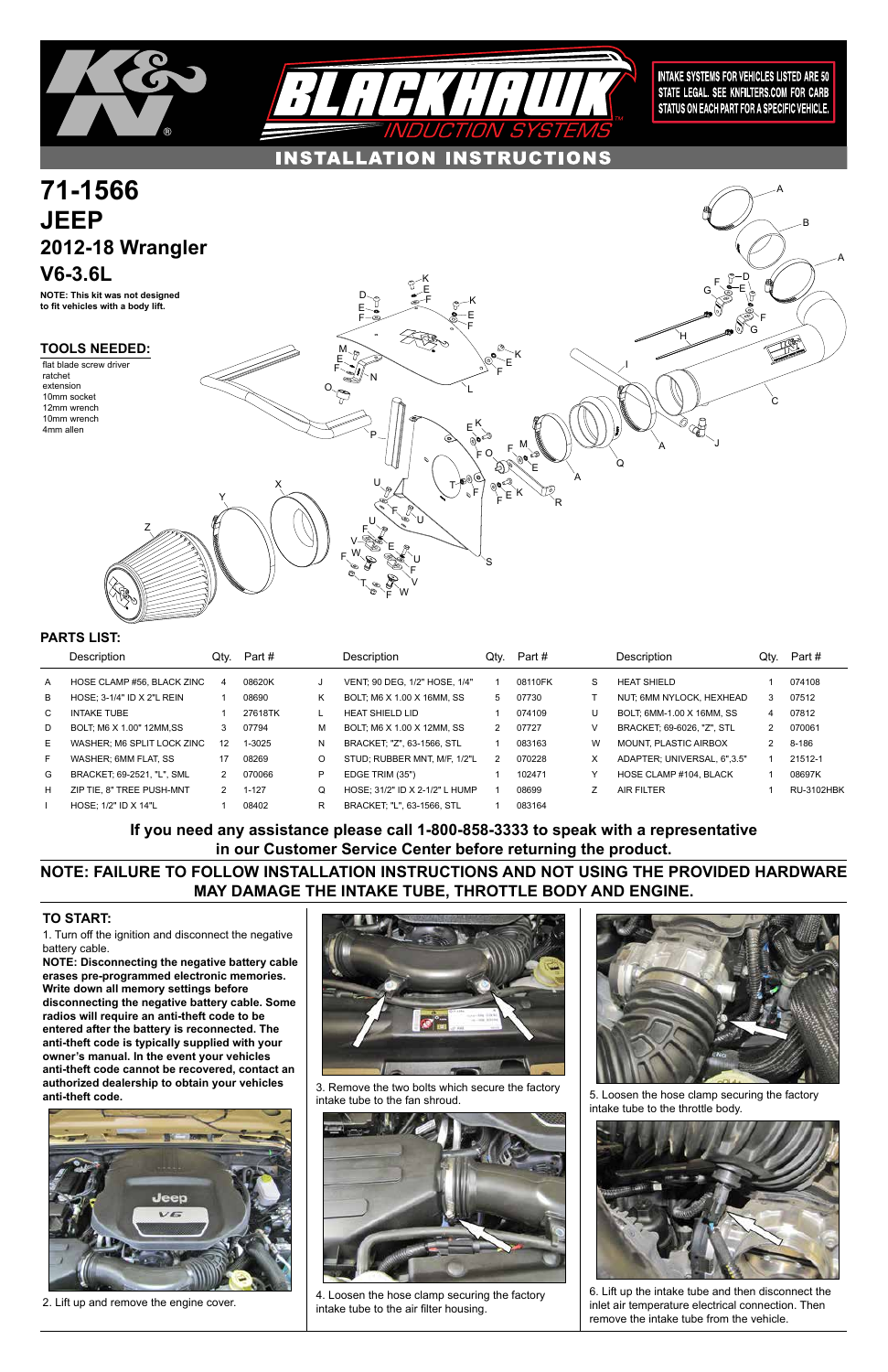# **Continued INSTALLATION INSTRUCTIONS**



7. Disconnect the crank case vent hose from the crank case vent tube.



8. Lift up and remove the air filter housing from the vehicle.

**NOTE: K&N Engineering, Inc., recommends that customers do not discard factory air intake.**



9. Remove the bolt show that secures the air box mount bracket to the inner fender.



10. Remove the bolt show that secures the radiator to the core support.

**NOTE: This bolt will be reused in a later step.**

11. Install the two provided mounting studs onto the two heat shield brackets (070061) as shown.



17. Install the K&N® air filter onto the filter adapter and secure with the provided hose clamp.



12. Install the two heat shield bracket assemblies onto the heat shield as shown.



13. Install the provided filter adapter onto the heat shield as shown.



14. Cut the provided edge trim into three sections. One section is to be 6" long, one section is to be 7" long and the final section is to be 22" long.



15. Install the edge trim onto the heat shield and lid as shown.



16. Install the heat shield assembly into position so the mounting studs are in the air box mounting grommets.



18. Install the provided rubber mounted stud onto the heat shield bracket (083164) as shown.



19. Install the heat shield bracket assembly onto the heat shield and radiator mount as shown. Secure the bracket with the factory bolt from step number 9 and the hardware provided.



20. Install the rubber mounted stud into the into the air box mounting plate bolt location as shown.





21. Install the provided bracket (083163) onto the rubber mounted stud using the provided hardware.